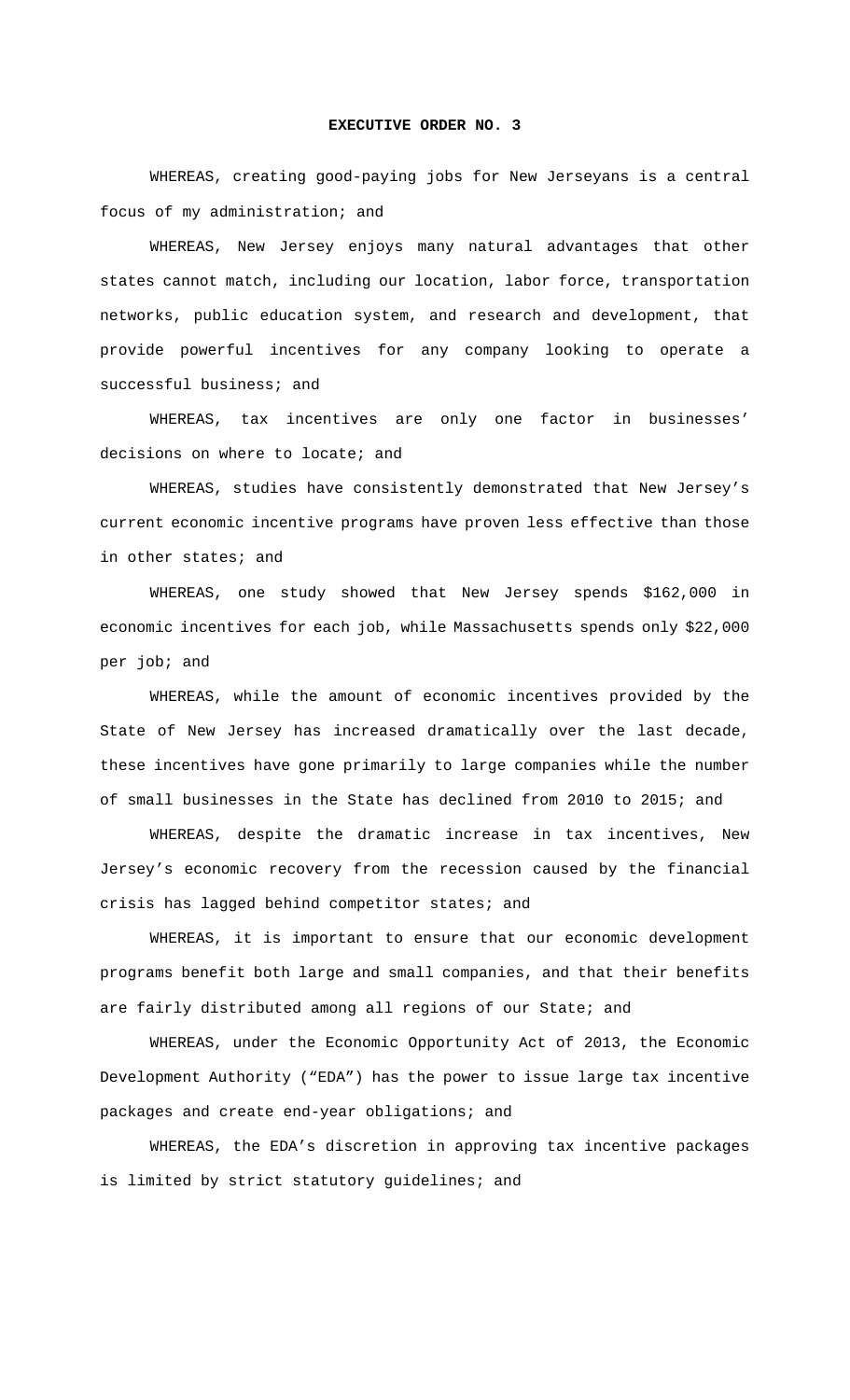WHEREAS, from a financial perspective, EDA's award of a dollar in tax incentives has the same effect as spending a dollar of taxpayer money, and therefore the EDA must be accountable to the taxpayers of this State; and

 WHEREAS, the Office of the State Auditor found that the EDA needed to improve its efforts to verify several aspects of applications submitted by businesses, including: (1) the difference in cost between staying in New Jersey and moving out of the state, and (2) the existence of at-risk jobs; and

 WHEREAS, the Office of the State Auditor also found that the EDA needed to strengthen procedures designed to ensure compliance with the terms of the EDA grants; and

 WHEREAS, a comprehensive performance audit of the EDA's two primary tax incentive programs, the Grow New Jersey Assistance Program and the Economic Redevelopment and Growth Grant Program, will both inform the public about the EDA's operations and assist lawmakers in their deliberations as to whether these programs should be reauthorized when they expire on July 1, 2019;

NOW, THEREFORE, I, PHILIP D. MURPHY, Governor of the State of New Jersey, by virtue of the authority vested in me by the Constitution and by the Statutes of this State, do hereby ORDER and DIRECT:

1. The Office of the State Comptroller ("State Comptroller") shall conduct a complete performance audit of the Grow New Jersey Assistance Program and the Economic Redevelopment and Growth Grant Program, and predecessor programs, from 2010 onward. The audit shall include, but not be limited to:

a. A comparison of the actual economic benefits realized, including but not limited to the number of new jobs actually created from the incentive award, against the projected economic benefits that were asserted or considered in evaluating applications approved for such awards;

2